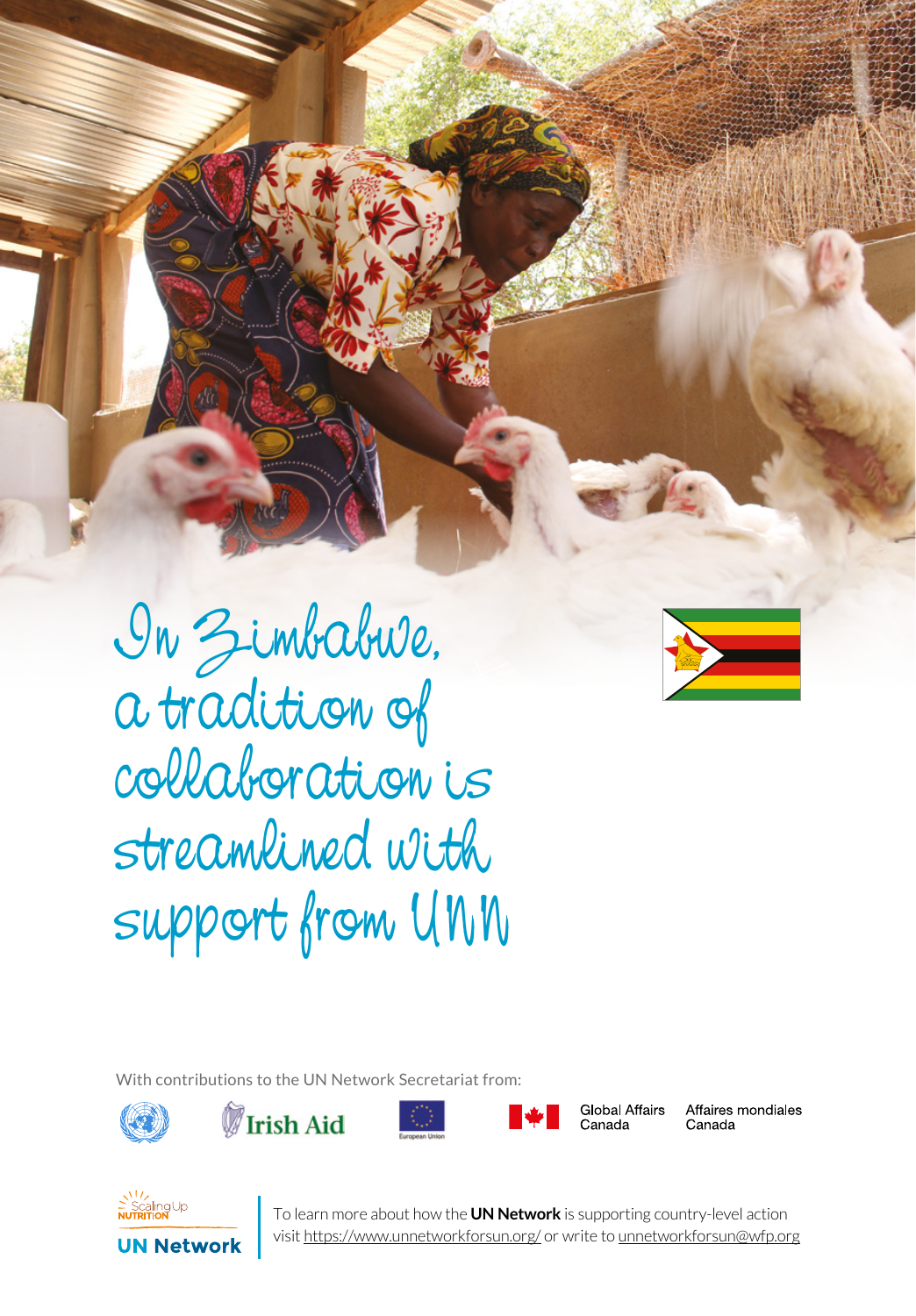period of extended instability, marked by fuel shortages, irregular electricity<br>supply, hyperinflation, limited access to comprehensive health services and<br>natural disasters, among other issues, continues to challenge the period of extended instability, marked by fuel shortages, irregular electricity supply, hyperinflation, limited access to comprehensive health services and natural disasters, among other issues, continues to challenge the nutrition reduce stunting, micronutrient deficiencies, obesity and to increase a nutrientrich diet. This success is due, in part, to a tradition of collaboration.

In 2010, a UN flagship programme brought together four agencies: FAO, UNICEF, WFP and WHO. Zimbabwe was early to join the SUN Movement in 2011, which further encouraged this approach. The country's UNN was formalized in 2014, the starting point for more structured cooperation. Ms. Kudzai Mukudoka, UNICEF Nutrition Officer, reflected, "Before, [our collaboration] was more improvisational. With UNN, the duplication of our efforts has been reduced."

## Layered interventions **Successful pilot in Mutasa District**

Stunting is Zimbabwe's primary concern, according to nutrition experts<br>from various sectors. The low height-for-age (HfA) ratio can lead to<br>poor performance at school or increase the risk of disease, as well as<br>shorten lif from various sectors. The low height-for-age (HfA) ratio can lead to poor performance at school or increase the risk of disease, as well as shorten lifespan. In 2014, UN agencies including FAO, UNICEF, WFP and WHO decided to tackle stunting rates in the rural Mutasa district, near the border with Mozambique. This district was chosen, along with three others, because it is one of the top 10 districts with the highest number of stunted children (ZimVAC 2016), aproximately 40 percent.

With UNN guidance, the four agencies decided to collaborate on monitoring and evaluation, communication, capacity strengthening, and supply chain and logistics; in addition to nutrition-focused activities. This joint programming, in line with the SUN principles of multi-sectoral/stakeholder engagement, targeted nutritionspecific and sensitive actions across programming, building on the comparative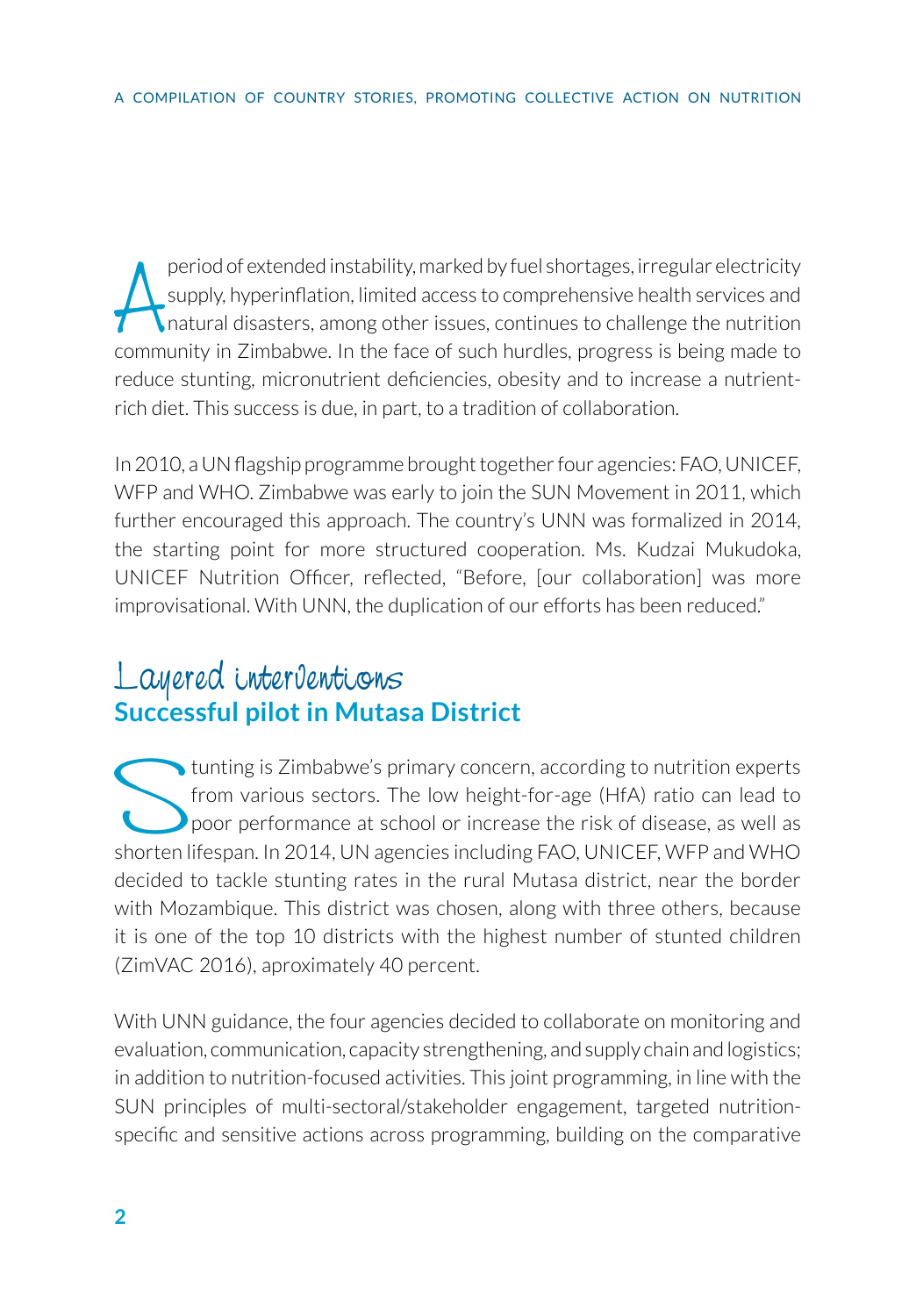advantage of each agency. WHO provided technical expertise, UNICEF made direct nutrition interventions and WASH support. FAO facilitated nutrition centers and agricultural assistance and WFP focused on food security, behavior change communication and livelihoods. "Within this one district, we ended up having geographical convergence, but also a programmatic convergence," explained Mukudoka.

As a result, stunting levels decreased from 42 percent to 31 percent since the programme started in 2014 (*Mutasa Media Kit*, WFP, 2018). FAO Nutrition Officer and Food Safety Specialist, Delilah Takawira, was a part of this process. "If you look at Mutasa, we've really made an impact on minimum dietary diversity. This district is now ahead of the others, which I attribute to the joint programming work. We would like to do this in more districts and come up with a joint programme going forward to 2020." The statistics are compelling; minimum dietary diversity increased from 6 to 39 percent (highest in the country) and the proportion of households with access to safe drinking water rose from 60 to 68 percent (National Nutrition Survey, WFP Baseline Study Mutasa, 2014). Moreover, the statistically significant reduction of stunting was achieved in a relatively short time span.

Another unintentional benefit occurred when the programming spilled over into neighboring districts. According to WFP Programme Officer and UNN focal point Tafara Ndumiyana, Mutare district also reduced stunting. While it was not an official pilot site, the same programmes were running. "The UNN footprint in Mutare was high. In those areas [in Manicaland] where the UNN was supporting the government and NGOs to do particular programs, there has been stunting reduction," she added.

Scaling up from the original four districts in the Mutasa pilot, Zimbabwe implemented the Multi-sectoral Community Based Model (MCBM) for food and nutrition security with a focus on stunting reduction to 15 districts in 2016 and 32 in 2019. Under this model, government ministries, development partners, traditional leaders, civil society and the private sector meet monthly.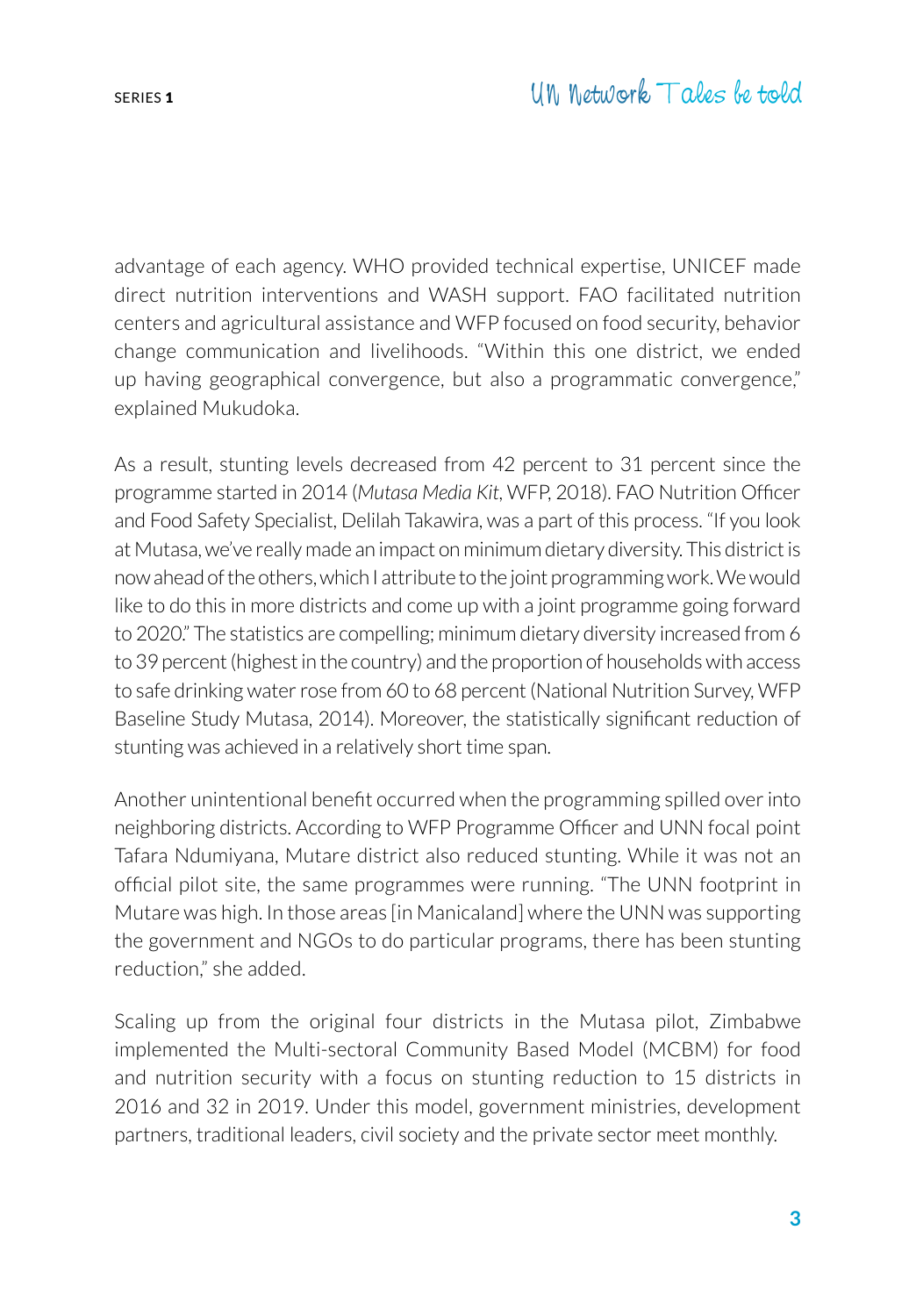## A COMPILATION OF COUNTRY STORIES, PROMOTING COLLECTIVE ACTION ON NUTRITION

The model was also expanded to 260 wards in 2018, up from 75 in 2016. Capacity-building trainings reached 75 Ward Food and Nutrition Committees, with a focus on community-based, multi-stakeholder approaches for reducing stunting. An additional feature of the program is hosting food fairs, with cooking demonstrations and talks on infant and young child feeding.



"At FAO, we've been very keen about the UNN network. Even before we started describing it as the UNN, we were working closely with UNICEF, WFP and WHO. We made sure that the interventions we chose also addressed the causes of malnutrition," Takawira commented.

## 'Always a month behind' **Collecting Data in Real Time**

Experience 2017, nutrition-related data collection on sectors like water and sanitation, immunizations and other indicators were recorded on paper in wards across the country. These forms were then sent by mail to district sanitation, immunizations and other indicators were recorded on paper in wards across the country. These forms were then sent by mail to districts and entered by hand into a database. The hitch was that the data didn't reach the national level until one month later. To remedy this, the Near Real Time Monitoring System was established in 2017 as part of the UNN convergence, led by UNICEF which co-chairs the Network in Zimbabwe.

In this new system, all data is entered onto networked tablets at ward level, and all stakeholders have immediate access to it. No lag time means that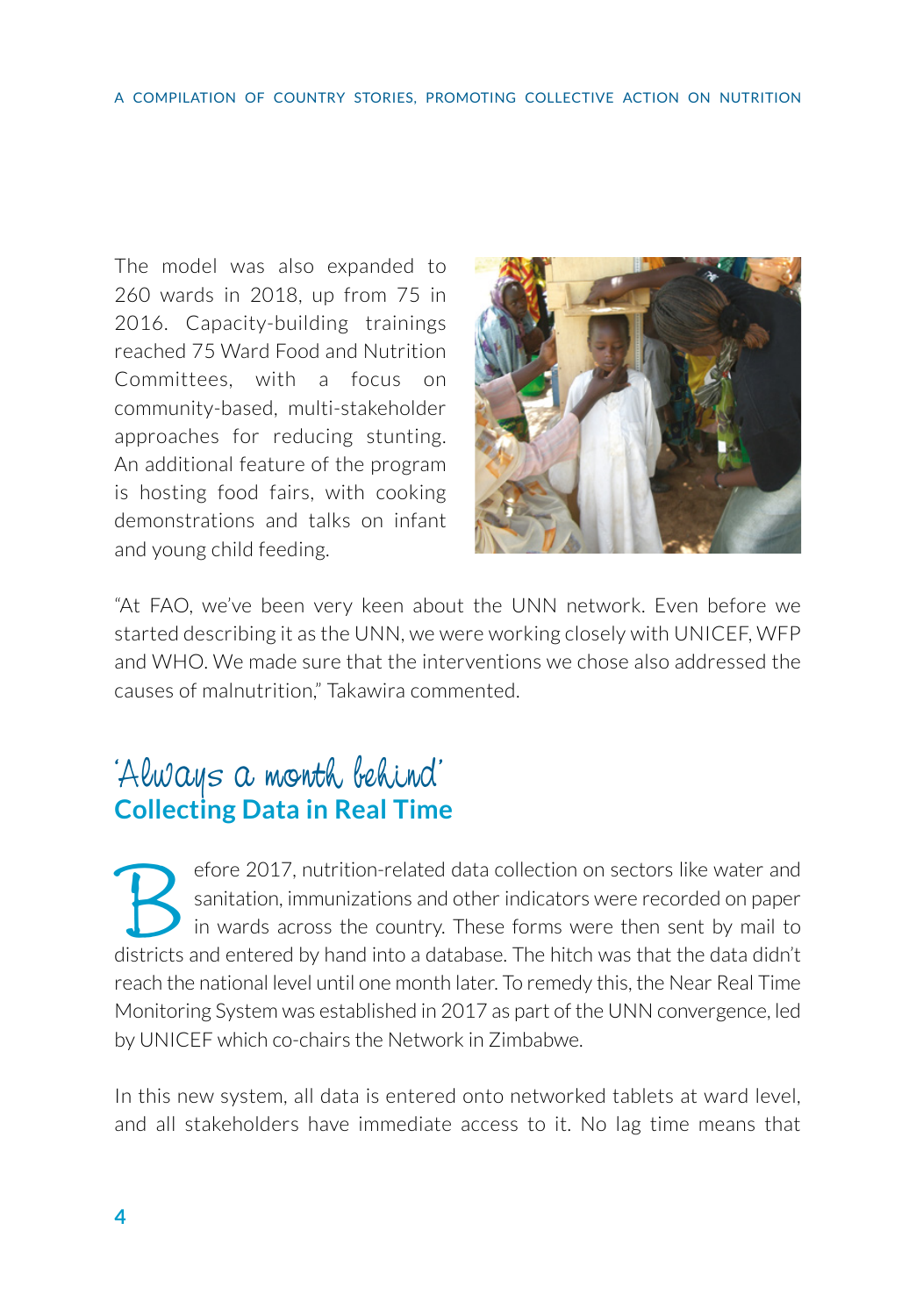programmes and supplies can be adjusted according to the needs of the community. "Decision-making needs to be evidence-based, thus presenting this evidence early to decision-makers allows them to intervene in a timely manner," Ndumiyana clarified.

## Don't forget Harare **When data drives policy and implementation**

Ith dozens of United Nations and other humanitarian agencies on<br>the ground, running programs according to their mandate, gaps in<br>services as well as overlaps need to be identified. The UNN offers<br>sophisticated inventory-ta the ground, running programs according to their mandate, gaps in services as well as overlaps need to be identified. The UNN offers sophisticated inventory-taking and mapping tools that reveal these patterns with geographic and population-specific numbers and graphs. These exercises were conducted in 2018, and stakeholders were surprised to find there were gaps in programming in the capital, Harare.

WFP Programme Officer, Nyumiyana recalled, "Everybody thought things were fine [in Harare], but the mapping revealed that a huge number of malnourished children resided there, with a rate of 25 percent stunting; in absolute numbers, this represents 84,000 children." In response, the agencies refocused their efforts towards urban programming in Harare and different urban areas, introducing cash transfers and other interventions.

UNICEF focal point, Mukudoka, came away from the 2018 exercise with a better strategy for how to support local government. "What we ended up seeing during the inventory process that took place in 2018 was that we were operating more at an implementation level instead of a strategic policy level. We don't want to compete with government; we want to help them build capacity. To provide more technical support around nutrition governance. The survey also showed us our rural bias, in terms of how our interventions are spread," she observed.